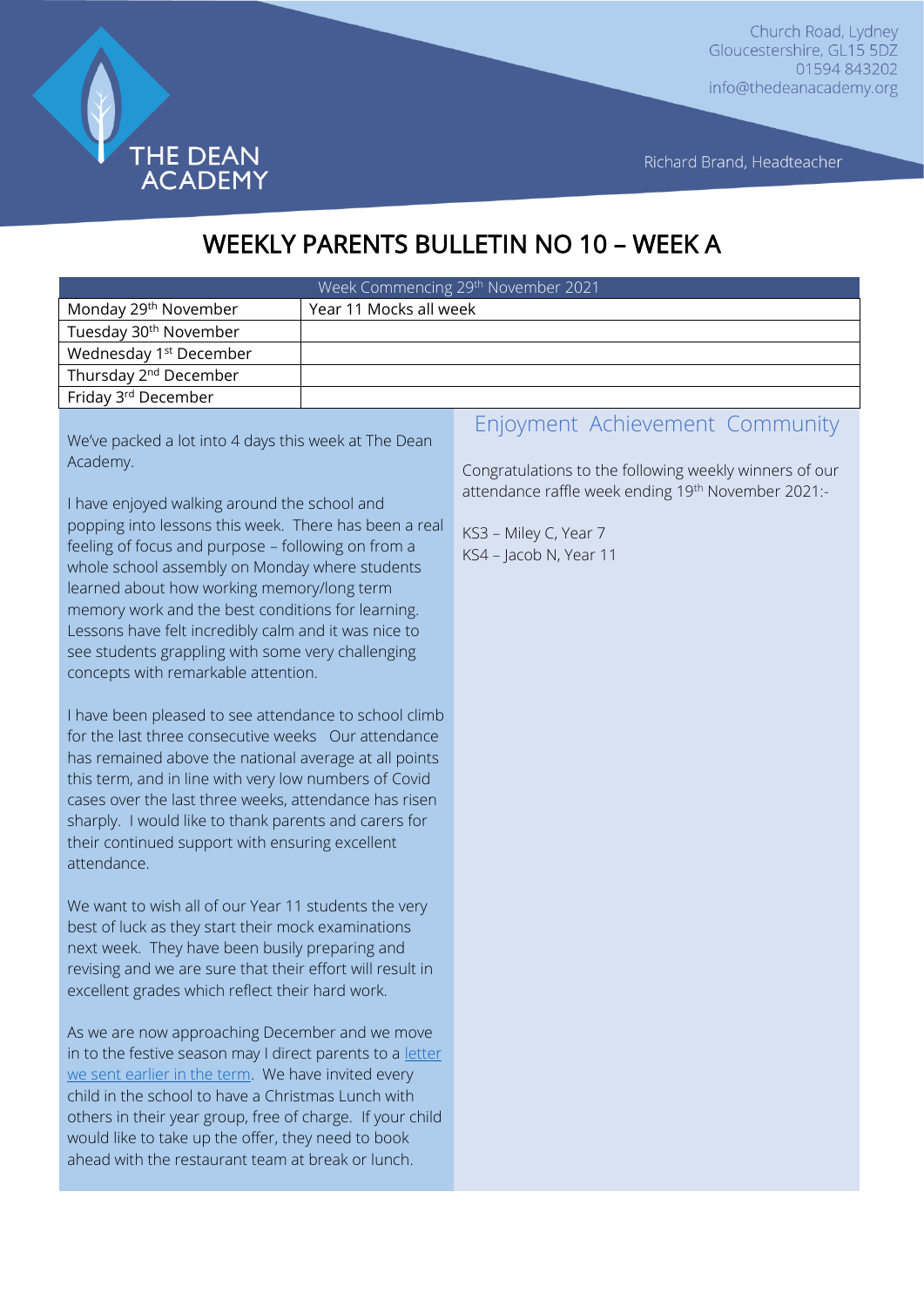

Richard Brand, Headteacher

Please, if you do not already, follow us on social media.

**e** 

y

@thedeanacademyofficial @thedeanacademyofficial @TheDeanAcademy





Richard Brand **Headteacher** 

### BRIGHT SPOTS

### PRODUCT DESIGN

Year 7 Shield Project (Ms Westgate)

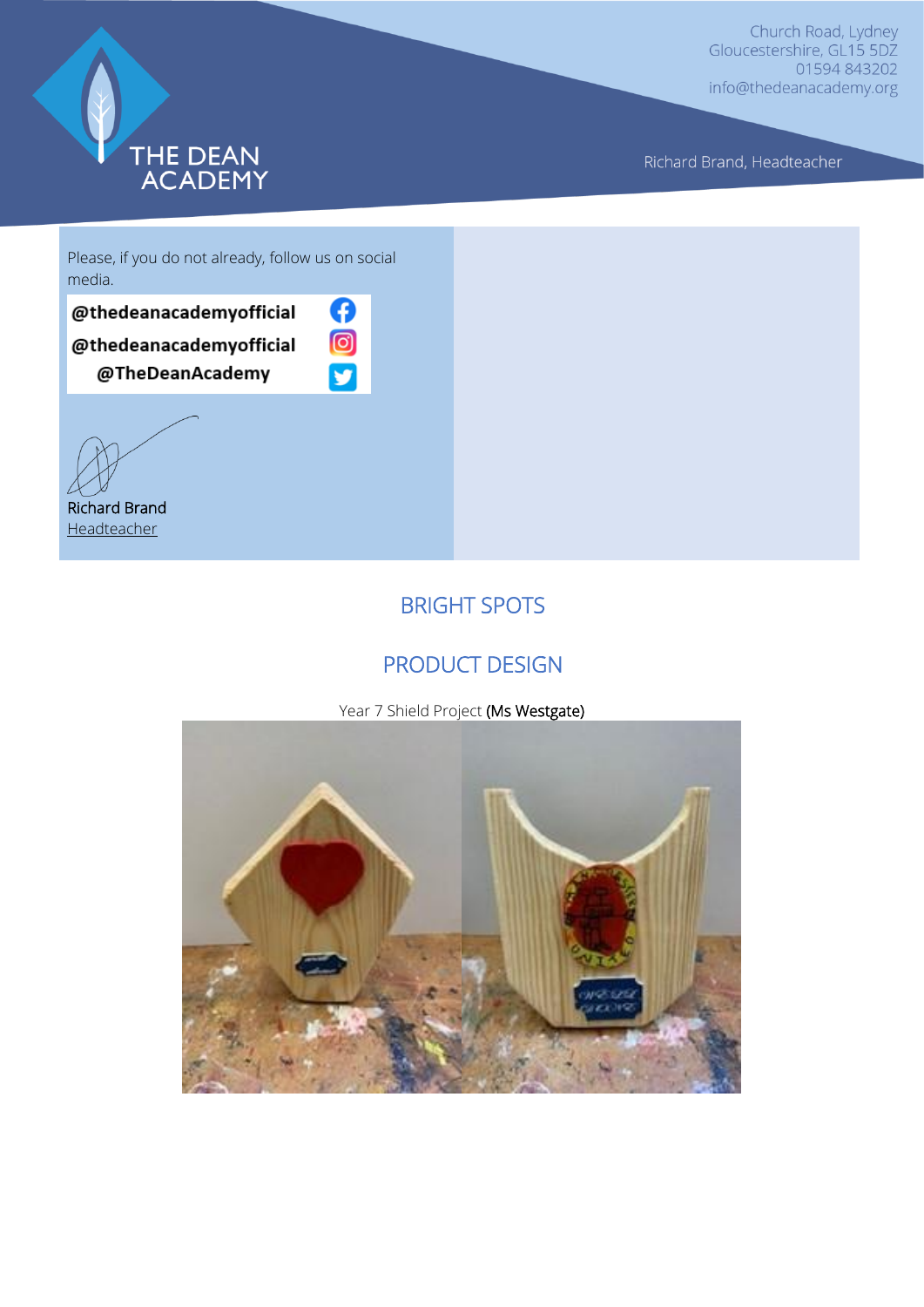

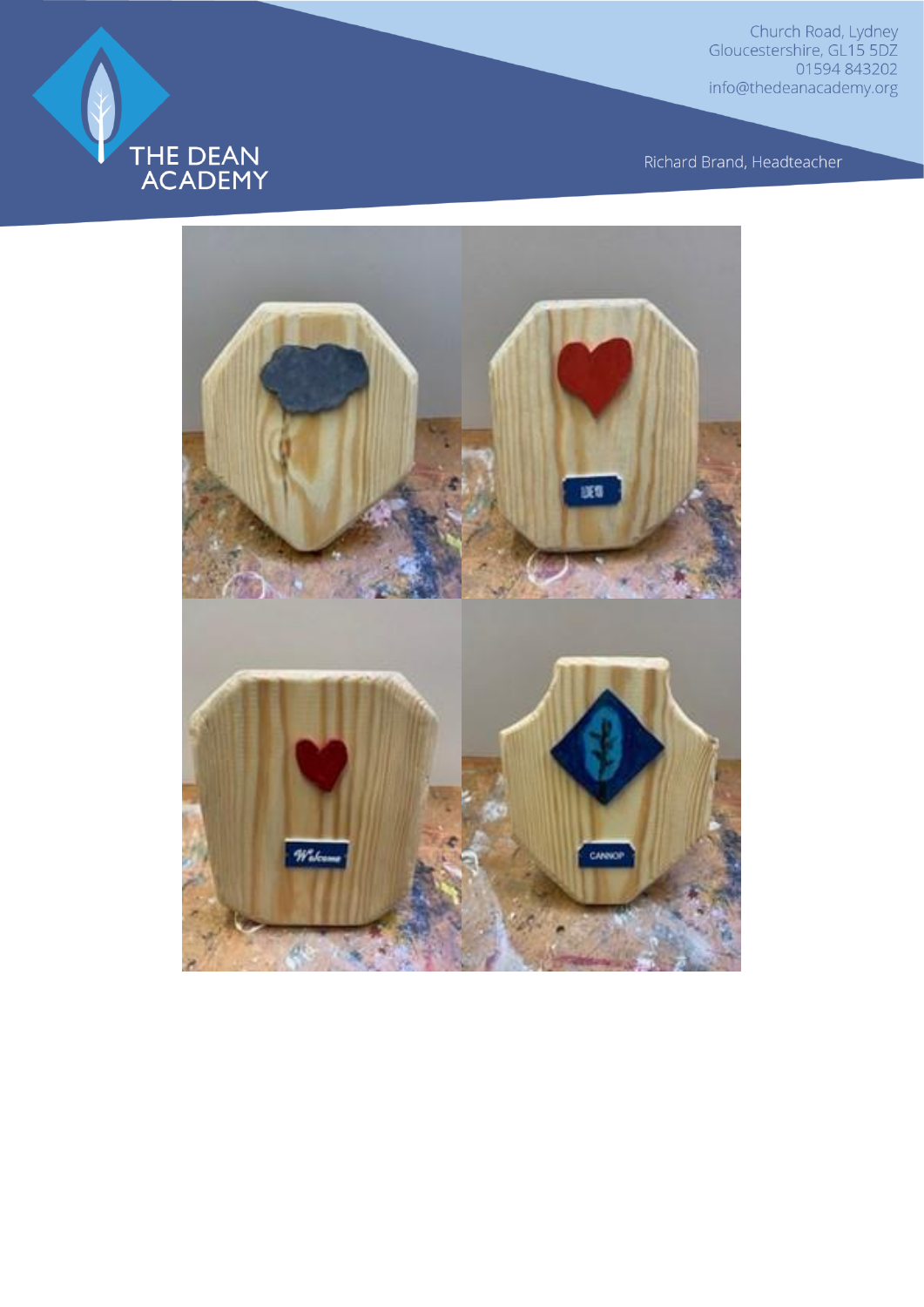

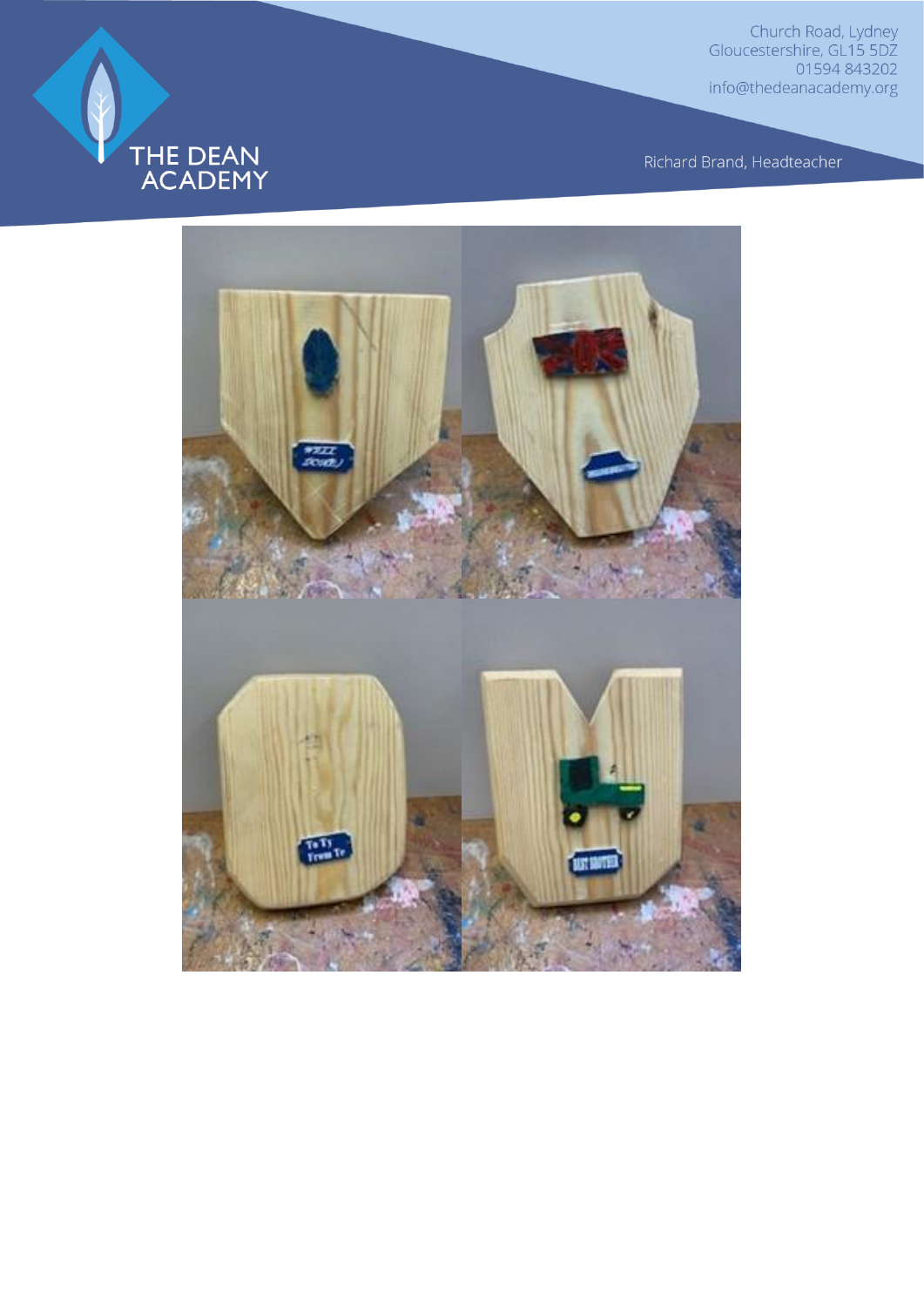

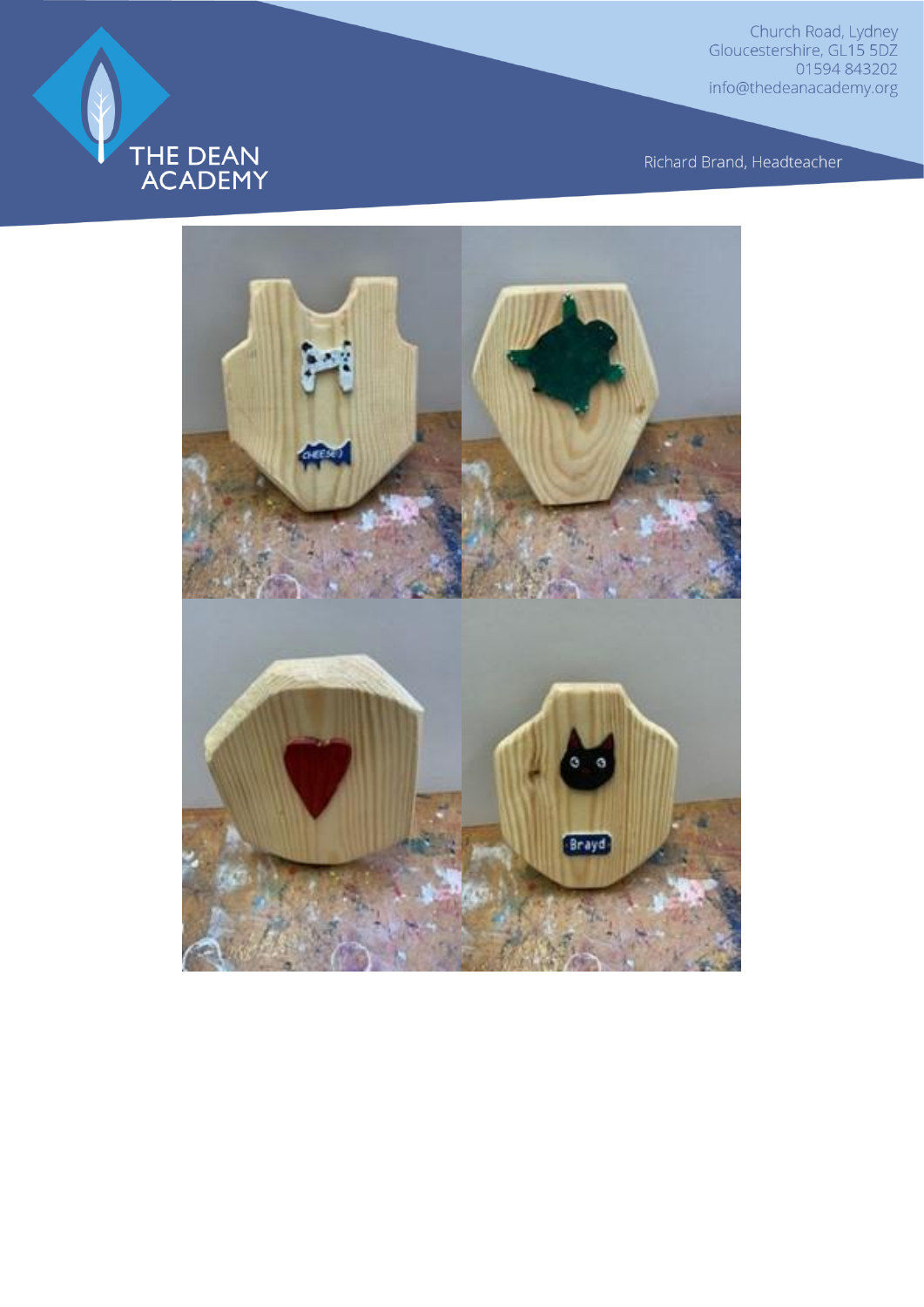

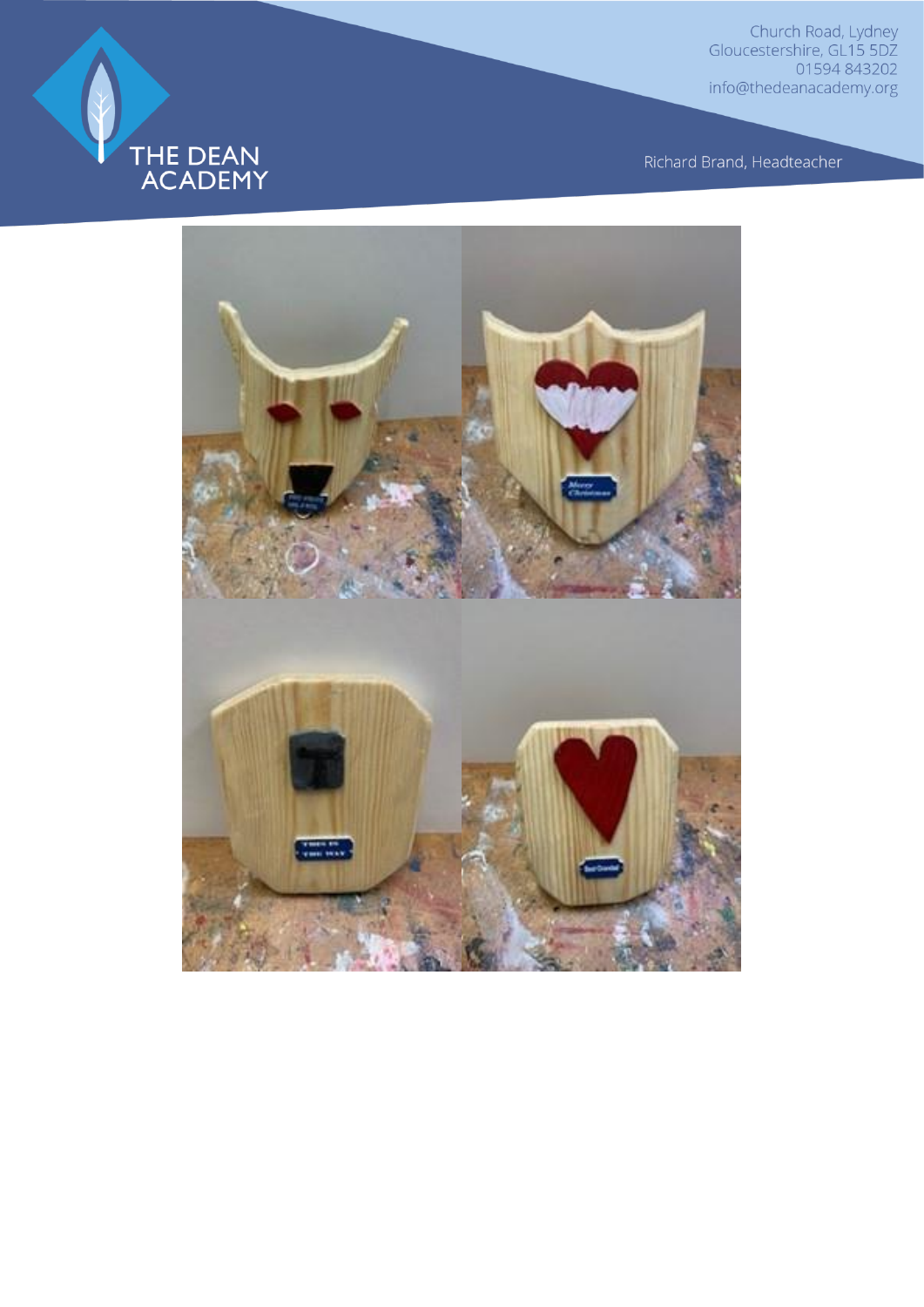



Year 9 Mechanisms Projects (Ms Westgate)

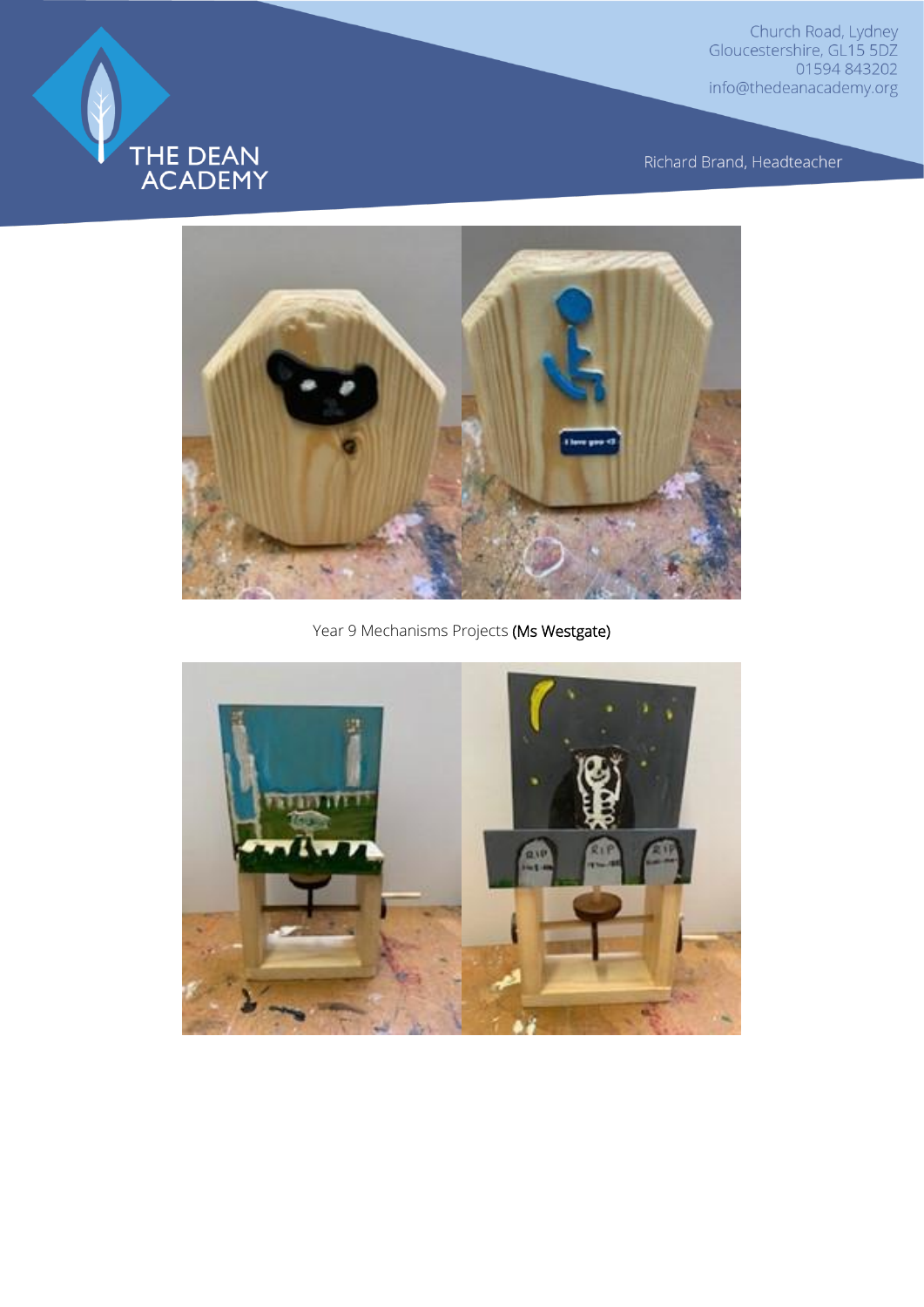

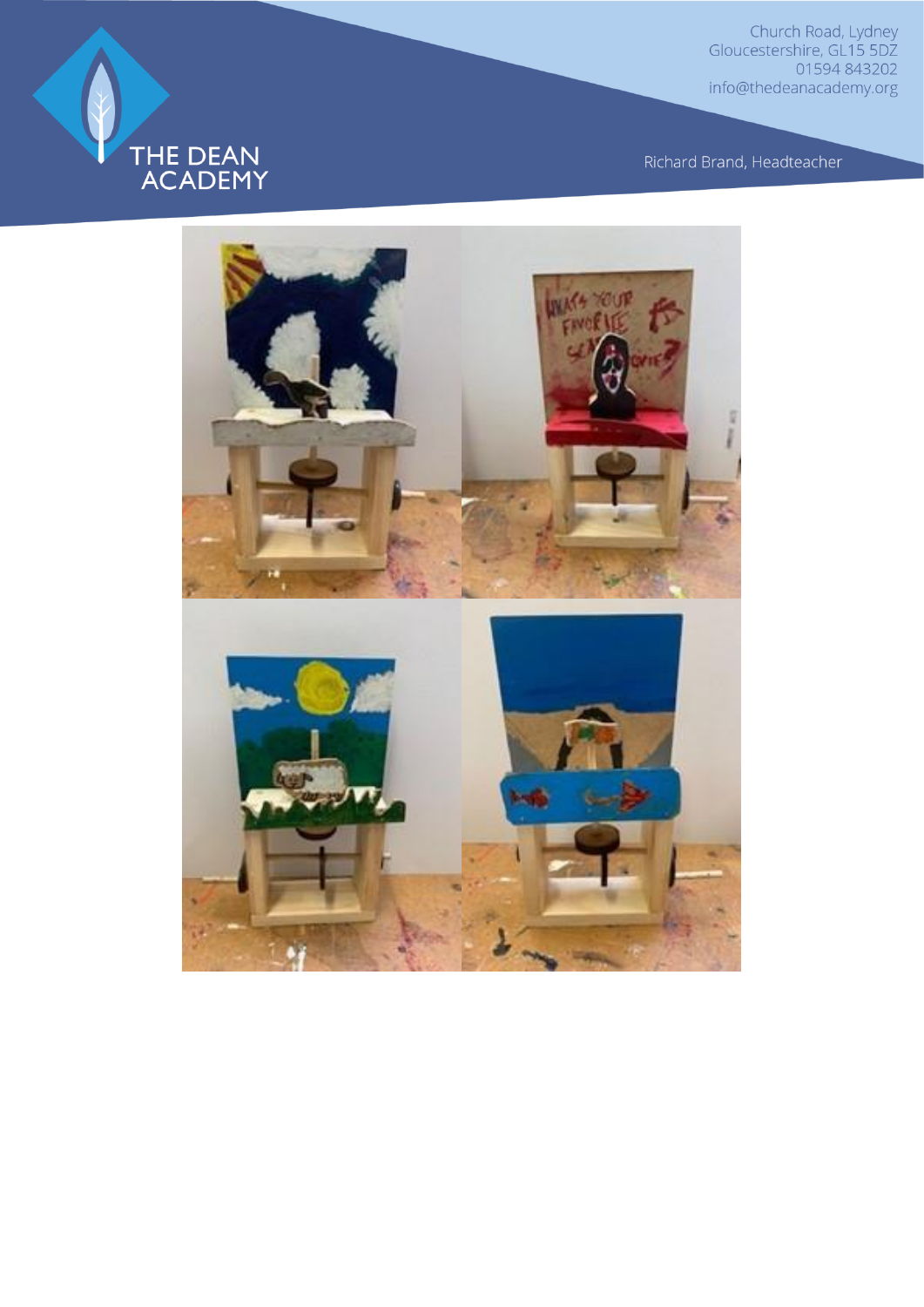

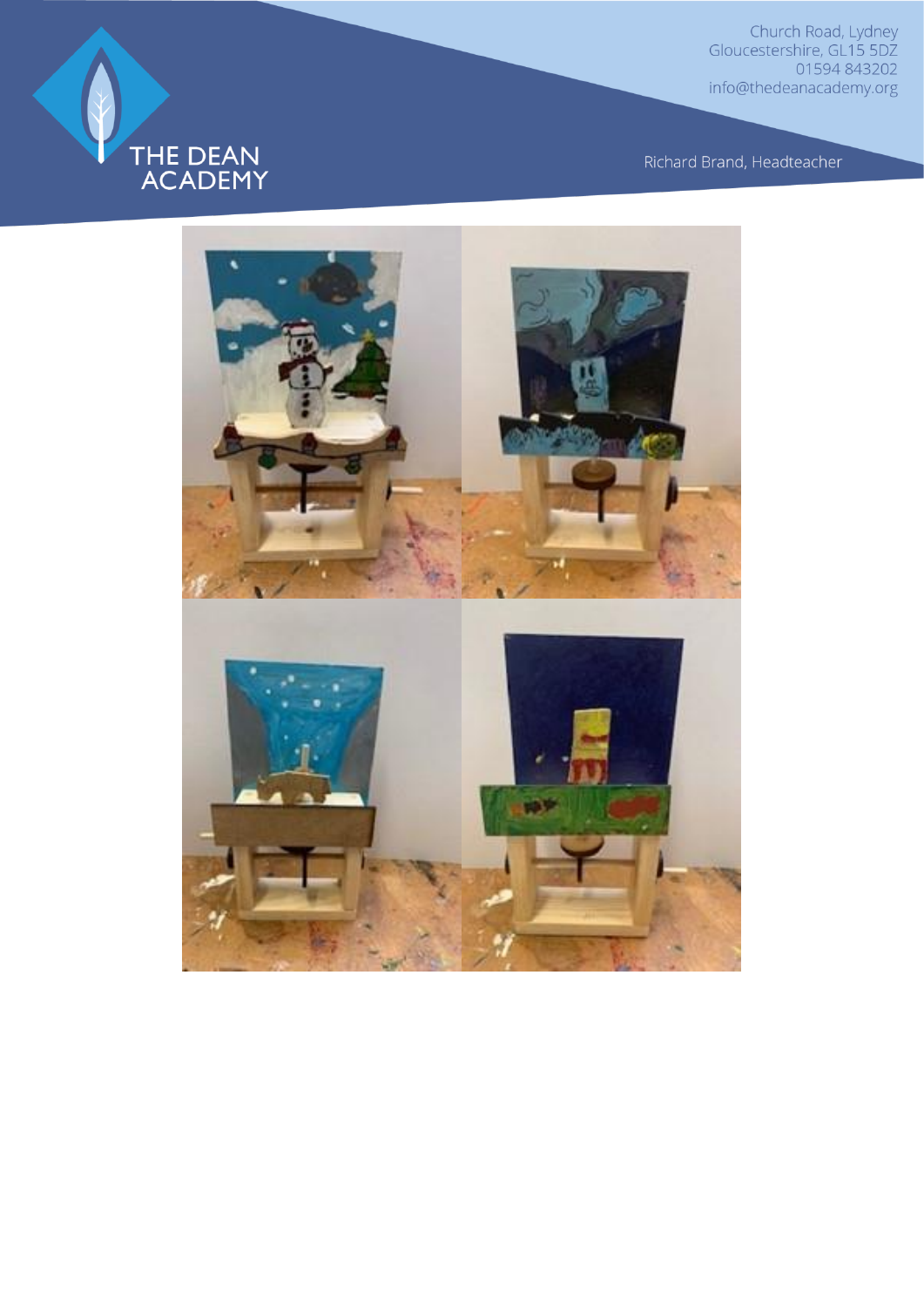

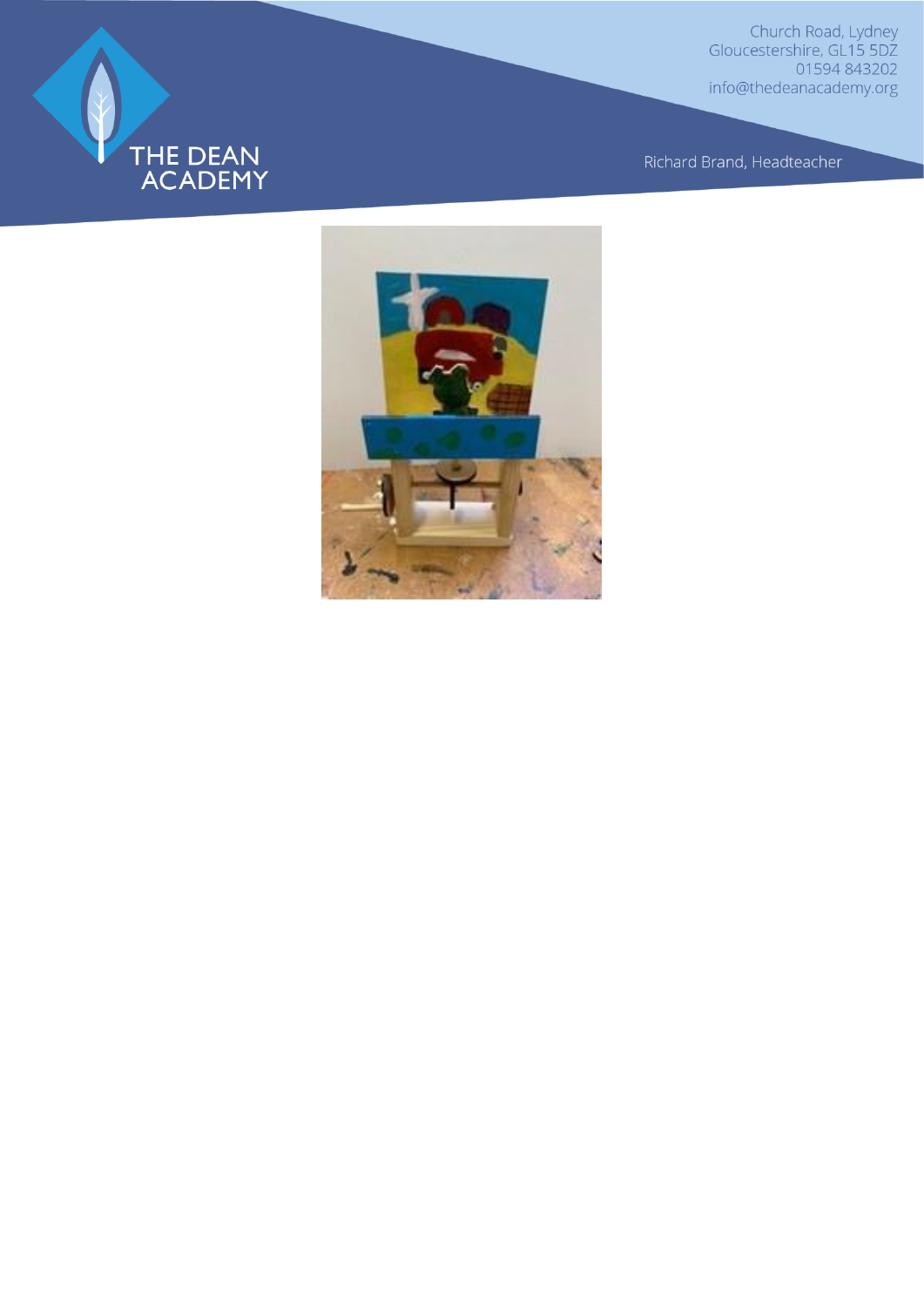

Richard Brand, Headteacher

#### **HOSPITALITY & CATERING**

# **Y9 Curry Assessment**

Y9 pulled out all the stops with their choice of Indian dishes. Real thought went into what makes a great meal.

Mrs GJ











Well Done! What an enjoyable lesson.